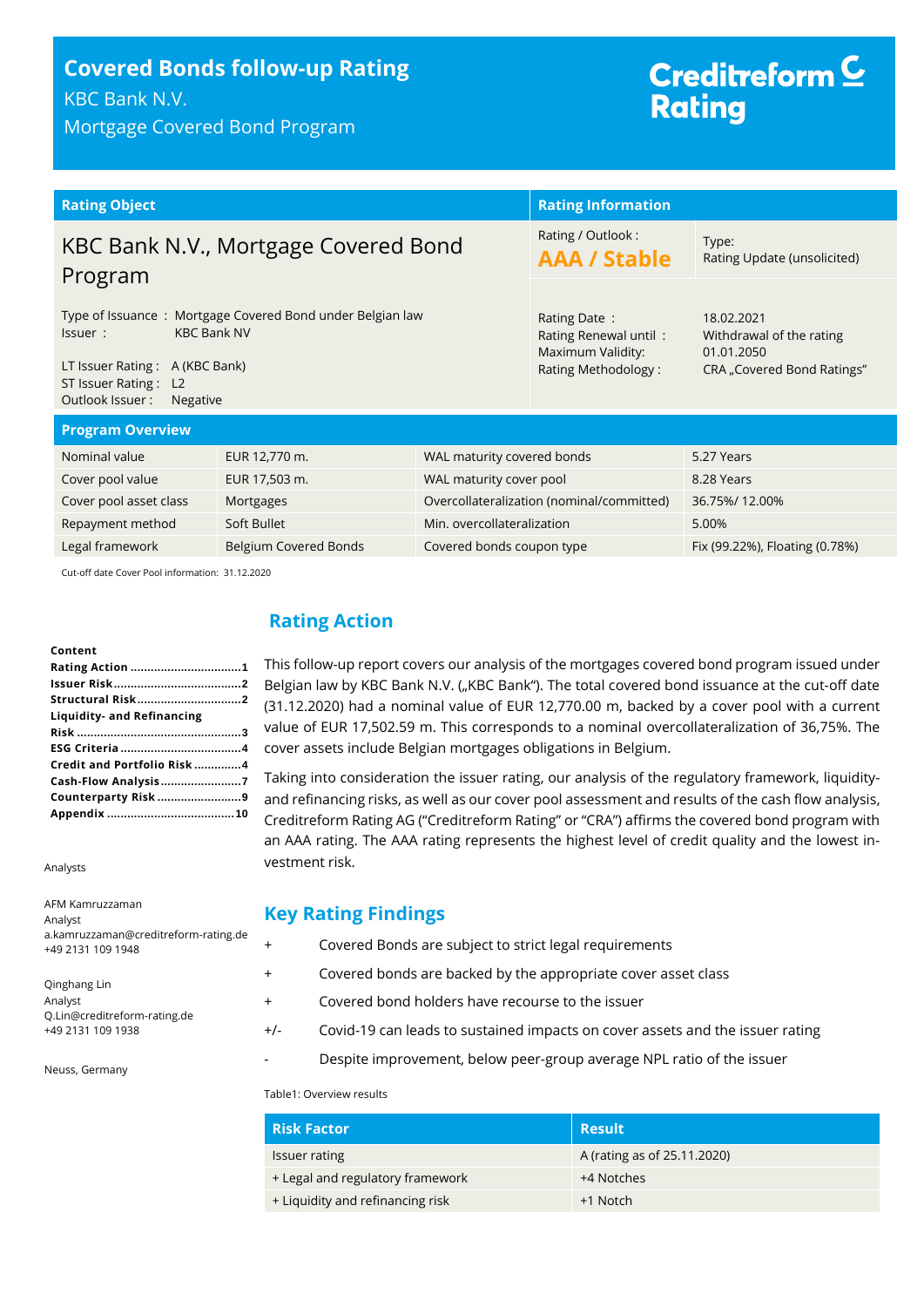| = Rating after $1st$ uplift     | AAA        |
|---------------------------------|------------|
| Cover pool & cash flow analysis | AAA        |
| $+2nd$ rating uplift            | +3 Notches |
| $=$ Rating covered bond program | AAA        |

## <span id="page-1-0"></span>**Issuer Risk**

#### **Issuer**

Our rating of KBC Bank NV covered bond program is reflected by our issuer rating opinion of KBC Group Bank due to its group structure. CRA has affirmed the Long-term rating of KBC Bank at A in a Rating Update dated 25.11.2020. The rating is due, among other things, to the strong and stable earnings ratios and good capitalization. On the other hand, the asset quality is average. The negative outlook is due to the strong increase in impairments, the significant exposure affected to loan payment deferrals and the overall great uncertainty caused by the Corona pandemic and the resulting negative impact on the bank. For a more detailed overview of the issuer rating, please refer to the webpage of Creditreform Rating AG.

## <span id="page-1-1"></span>**Structural Risk**

#### **Transaction structure**

Figure1: Overview of Covered Bond emission | Source: KBC Bank Debt presentation



#### **Legal and Regulatory Framework**

Belgium introduced the legal framework on covered bonds and their issuance by credit institutions to foster the mobilisation of claims in the financial sector ('Mobilisation Law') on 8/3/2012, which was later incorporated in the Belgian 'Banking law' of 25/4/2014 on the status and supervision of credit institutions. Under this framework, any universal credit institution licensed by the National Bank of Belgium (NBB) is permitted to issue covered bonds, although these institutions need approval from the NBB as covered bonds.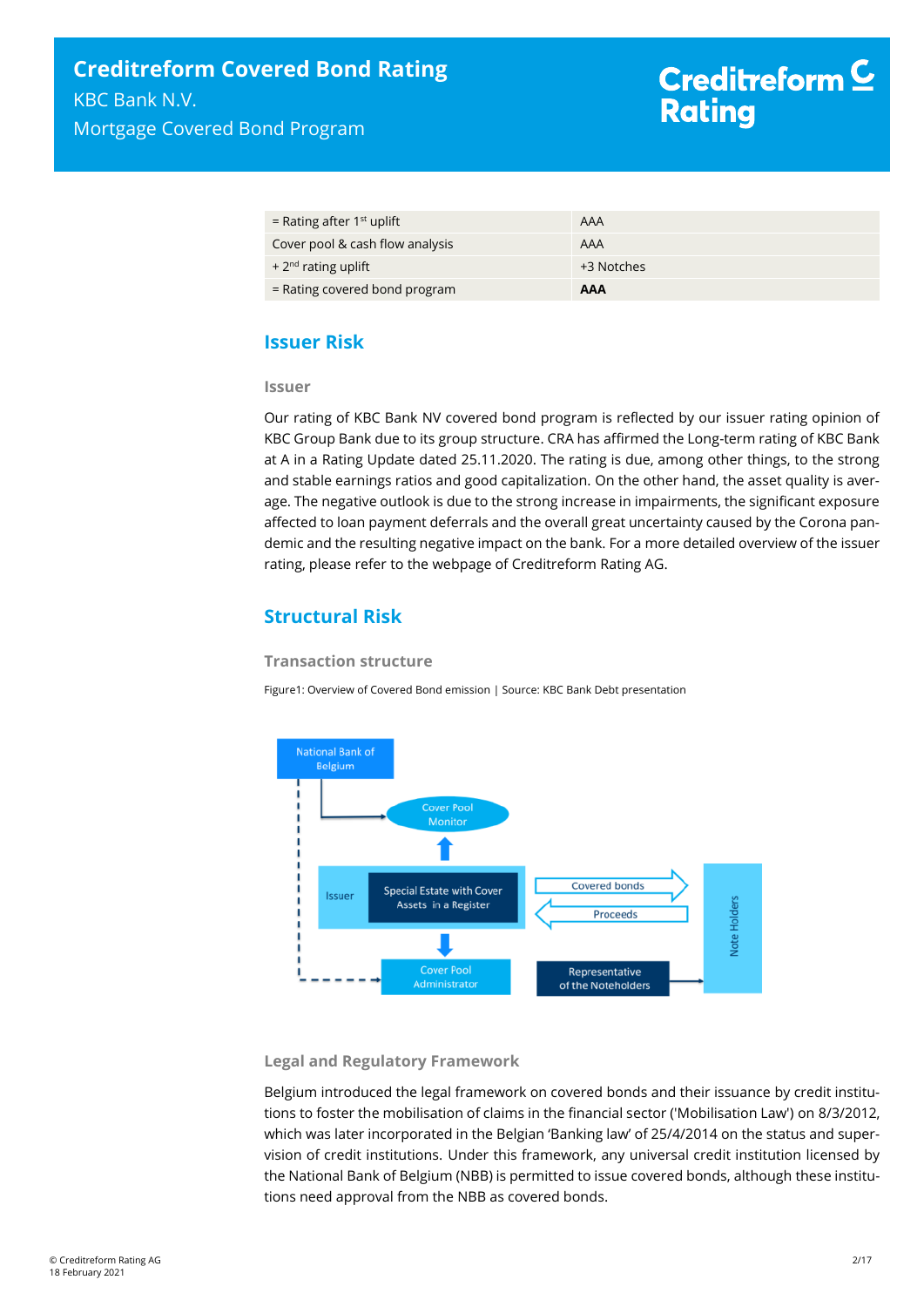The covered bondholders have direct recourse to the issuer and a preferential claim over the cover pool assets secured by its cover asset class. For mortgage covered bonds the cover assets comprise of mortgage assets confined to EEA countries. Mixed asset cover pools are possible but restricted by regulatory limits with respect to the composition.

The Belgian legal framework stipulates that for any covered bond program an external statutory cover pool monitor has to be nominated by the issuer after being accepted by the NBB. Furthermore, in case of issuer default, a special cover pool administrator that is approved by the NBB to manage the cover pool, guarantees the ongoing management of the cover pool.

In general, we consider the structural framework for covered bonds in Belgium as positive, as the framework defines clear rules to mitigate risks in particular regarding insolvency remoteness, investor's special claim vis-à-vis other creditors, among other provisions. Furthermore, it foresees clear defined asset eligibility criteria with soft LTV limits. On the other hand, Belgian legal framework does stipulate a special cover pool monitor independent from the issuer. Due to above reasons we have set a rating uplift of four (+4) notches for the regulatory and structural framework for covered bond programs in Belgium.

## <span id="page-2-0"></span>**Liquidity- and Refinancing Risk**

According to the legal framework, an overcollateralization (OC) test is required to ensure mandatory 5% minimum OC ratio on a nominal basis at any time, and the tests have to be executed and fulfilled on a daily basis. Furthermore, the Issuer is required a liquidity test to maintain a liquidity buffer to cover, for the next 180 days, all debt service outflows (interest and principal) and derivative transactions.

An amortization test has to be conducted to make sure that the cash flows from the cover assets suffice to wipe off any claims of covered bond holders and other involved counterparties. Furthermore, the underlying cover pool must be subjected to a daily static stress test to ensure the present value coverage, and that the OC is maintained in case of changes in interest rates and exchange rates. All required tests have to be executed and fulfilled on a daily basis, however, regular public reporting on market and liquidity risk is not requested.

In the event of the issuer's insolvency, the Belgian legal framework stipulates that the special administrator can sell assets of the cover pool or use them as a guarantee for liquidity operations if liquidity shortfalls are foreseeable.

The European Commission on November 2019 has also adopted the legislative package to provide for enhanced harmonisation of the EU covered bond market. Each of the Member States shall implement the Covered Bond Directive by 8 July 2021 and the national measures shall be applied at the latest from 8 July 2022. Once fully implemented, the directive might have a potential impact on legal and regulatory framework on the issuer and the covered bonds of each EU member states.

In general, the Belgian Covered Bond legislation and the stipulated risk management processes for liquidity risks constitute a comparatively adequate framework by which they can be effectively reduced. However, Refinancing risks, cannot be structurally completely reduced under the soft bullet repayment structures, which can only be cushioned by sufficiently high OC or other liquid funds. Nevertheless, we assess the overall legal provisions on liquidity management for covered bonds programs issued in Belgium and set a rating uplift of only one (+1) notch.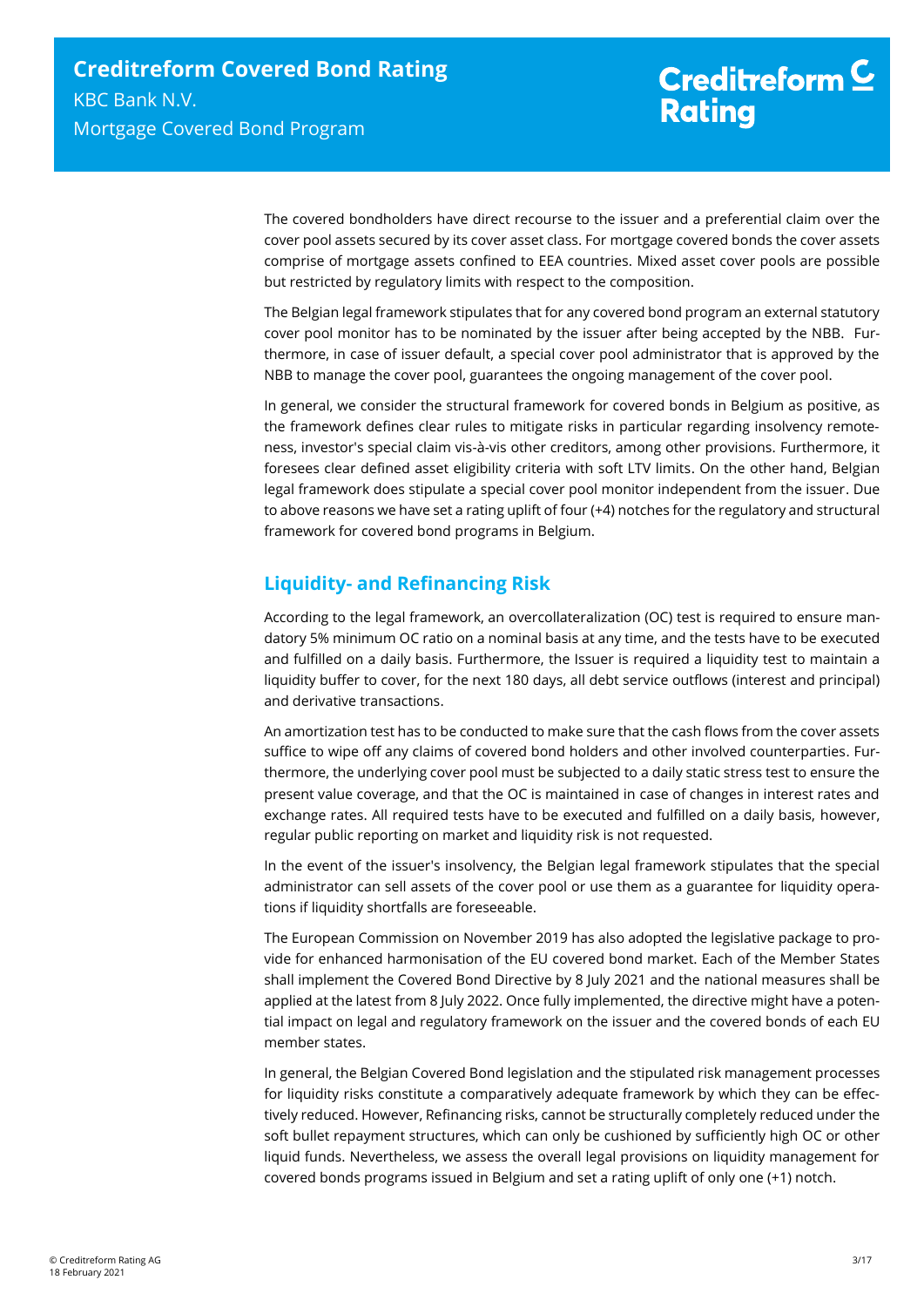For a more comprehensive overview of the regulatory framework for covered bond programs in Belgium, please refer to our initial rating reports of KBC Bank NV mortgage covered bonds published on 2019.

## <span id="page-3-0"></span>**ESG Criteria**

CRA generally takes ESG-relevant factors (environmental, social and governance) into account when assessing Covered Bond ratings. Overall, ESG factors have a significant impact on the current rating of this Covered Bond program. CRA identifies governance factors, in particular, to have a highly significant impact on Covered Bond ratings. Since Covered Bonds are subject to strict legal requirements, regulatory risk plays an important role in assessing the credit rating.

The Belgian Covered Bond legislation defines clear rules to mitigate risks in particular regarding insolvency remoteness, investor's special claim vis-à-vis other creditors, among other provisions. Furthermore, it foresees clear defined asset eligibility criteria with soft LTV limits. On the other hand, Belgian legal framework does stipulate a special cover pool monitor independent from the issuer. Additionally, Risk management and internal controls as well as the macroeconomic factors such as hedging strategies, interest rates and yield curve are considered to have a highly significant impact on the assessment of the credit rating. Other individual factors with a potential key rating influence were not identified, and therefore did not affect the final rating.

## <span id="page-3-1"></span>**Credit and Portfolio Risk**

### **Cover pool analysis**

The analysis of the cover pool is based on public information which has been made available by the Issuer, in particular the Harmonised Transparency Template ("HTT") as per regulatory requirements. This information was sufficient according to CRA´s rating methodology "Covered Bond Ratings".

At the cut-off-date 31.12.2020, the pool of cover assets consisted of 226,902 debt receivables, of which 100.00% are domiciled in Belgium. The total cover pool volume amounted to EUR 17,502.59 m in residential (0.00%), commercial (0.00%) and others (0.00%) loans.

The residential cover pool consists of 226,902 mortgage loans having an unindexed weighted average LTV of 65.12%. The cover pool doesn't have any non-residential loans. The ten largest debtors of the portfolio total to 0.00%. [Table 2](#page-4-0) displays additional characteristics of the cover pool: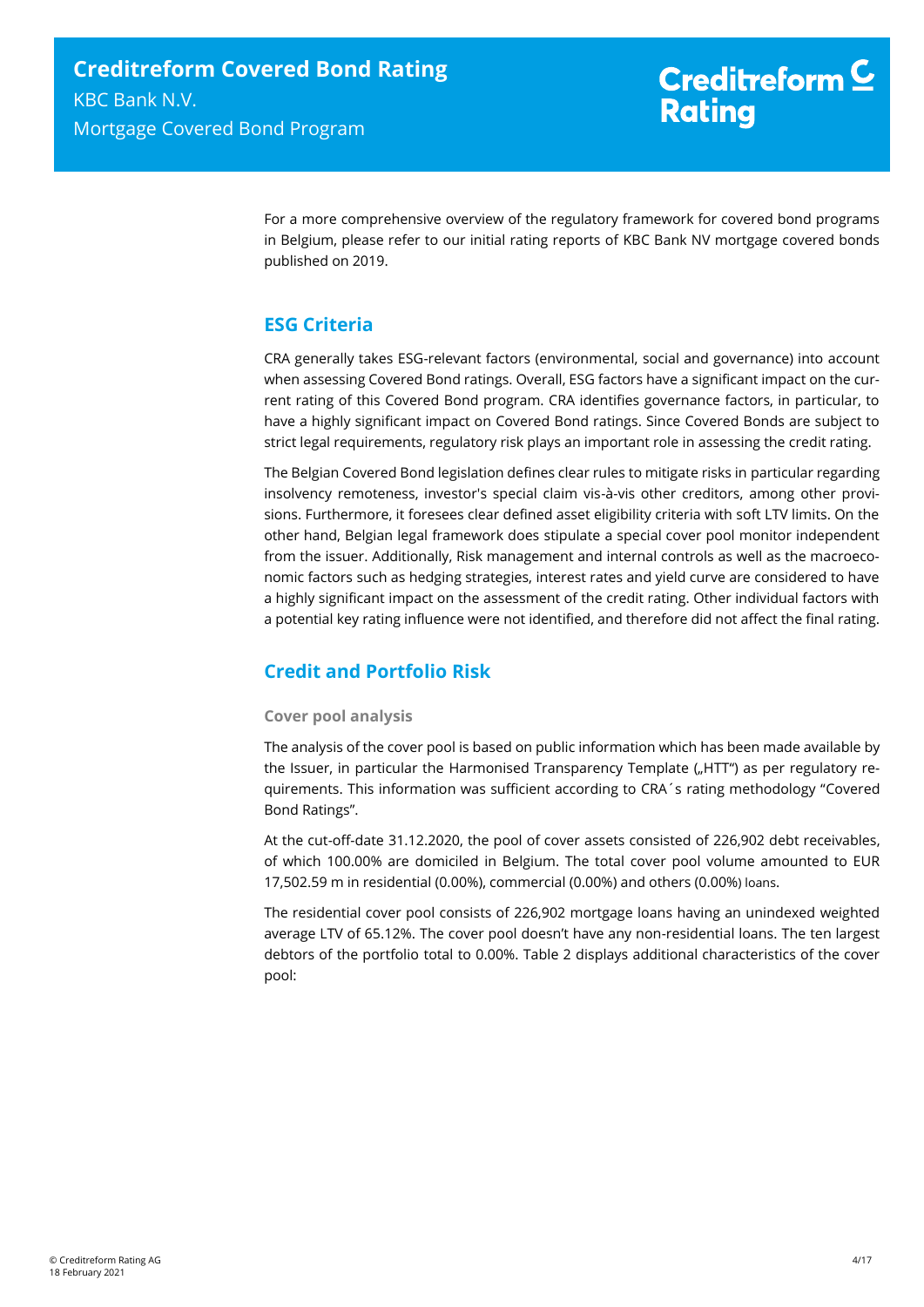<span id="page-4-0"></span>Table 2: Cover pool characteristics | Source: KBC Bank

| <b>Characteristics</b>            | <b>Value</b>   |  |
|-----------------------------------|----------------|--|
| Cover assets                      | EUR 17,503 m.  |  |
| Covered bonds outstanding         | EUR 12,770 m.  |  |
| Substitute assets                 | EUR 45.41 m.   |  |
| Cover pool composition            |                |  |
| Mortgages                         | 99.51%         |  |
| Substitute assets                 | 0.26%          |  |
| Other / Derivative                | 0.00%          |  |
| Number of debtors                 | <b>NR</b>      |  |
| Mortgages Composition             |                |  |
| <b>Residential</b>                | 0.00%          |  |
| Commercial                        | 0.00%          |  |
| Other                             | 0.00%          |  |
| Average asset value (Residential) | EUR 121,267 k. |  |
| Average asset value (Commercial)  | <b>NR</b>      |  |
| Non-performing loans              | 0.06%          |  |
| 10 biggest debtors                | 0.00%          |  |
| WA seasoning                      | 49 Months      |  |
| WA maturity cover pool (WAL)      | 8.28 Years     |  |
| WA maturity covered bonds (WAL)   | 5.27 Years     |  |

We have listed an extended view of the composition of the cover pool in the appendix section "Cover pool details". The following chart displays the maturity profile of the cover assets at the cut-off date 31.12.2020 (see [figure 2\)](#page-4-1):

<span id="page-4-1"></span>Figure 2: Distribution by remaining time to maturity I Source: KBC Bank



### **Maturity profile**

The following charts present the cash flow profile of the Issuer (see [figure 3](#page-5-0) an[d figure 4\)](#page-5-1):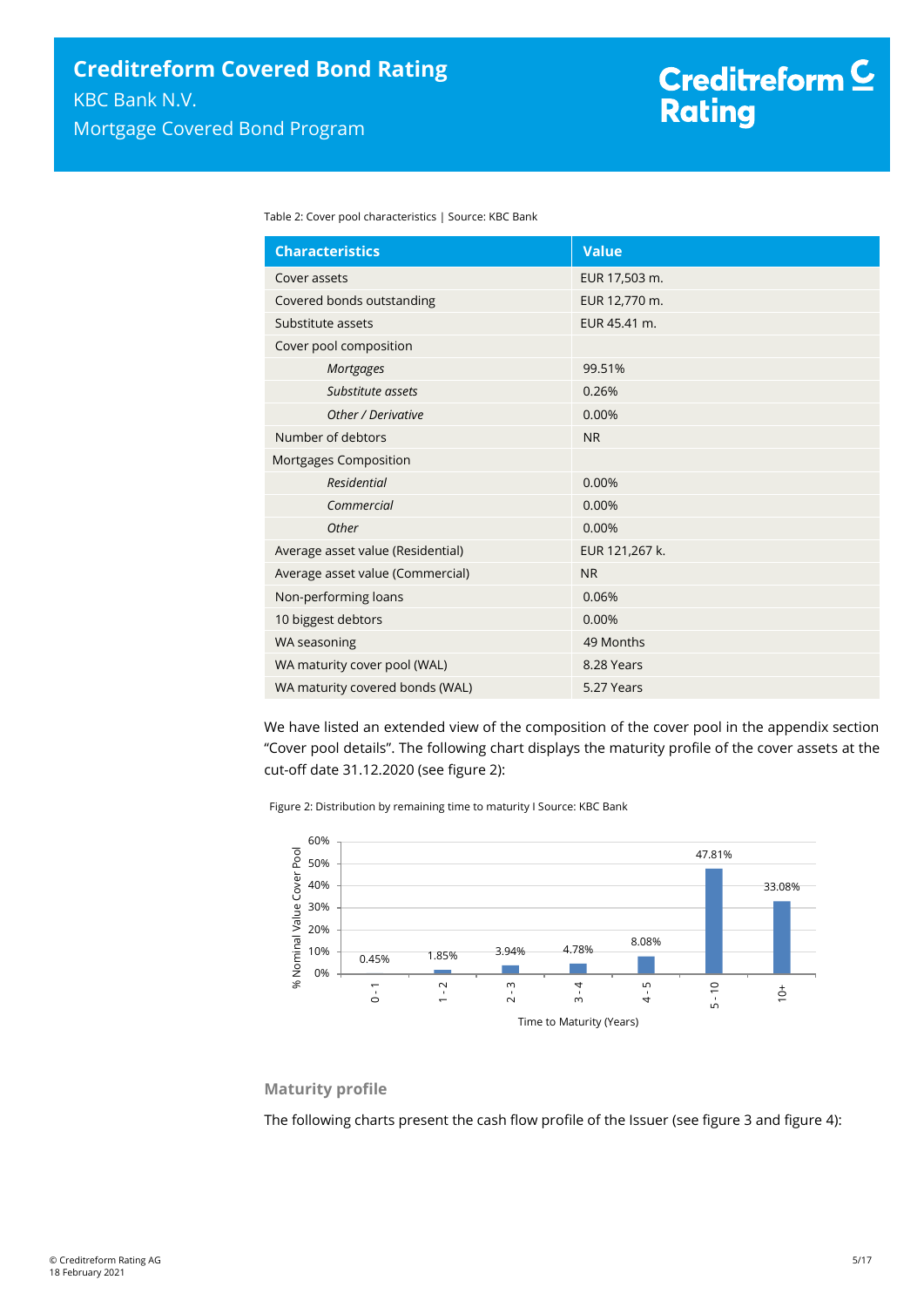# <span id="page-5-1"></span>Creditreform<sup>C</sup> **Rating**

<span id="page-5-0"></span>

During its cash flow modelling, CRA has taken into consideration the maturity structure of cover assets and liabilities. This structure was an integral part of the cash flow analysis.

#### **Interest rate and currency risk**

In order to reduce the exposure to the interest rate and currency risks, derivative contracts can be used to hedge these risks. Furthermore, the Belgian Covered Bond Law stipulates that any liquidity needs within the next six months have to be covered by liquid cover assets. Currency risk, on the other hand, is also limited for this program as 100.00% of the cover pool assets and 100.00% of the cover bonds are denominated in euros. Nevertheless, we have applied interest rate stresses on the cash flows for each rating level according to our methodology.

#### Table 3: Program distribution by currency | Source: KBC Bank

| <b>Currency</b> | <b>Volume</b> | Share (%) |
|-----------------|---------------|-----------|
| Cover Pool      |               |           |
| <b>EUR</b>      | 17,503 m      | 100.00%   |
| Covered Bond    |               |           |
| <b>EUR</b>      | 12,770 m      | 100.00%   |

#### Figure 5 shows the types of interest rate used in this program

Figure 5: Type of interest rate | Source: KBC Bank

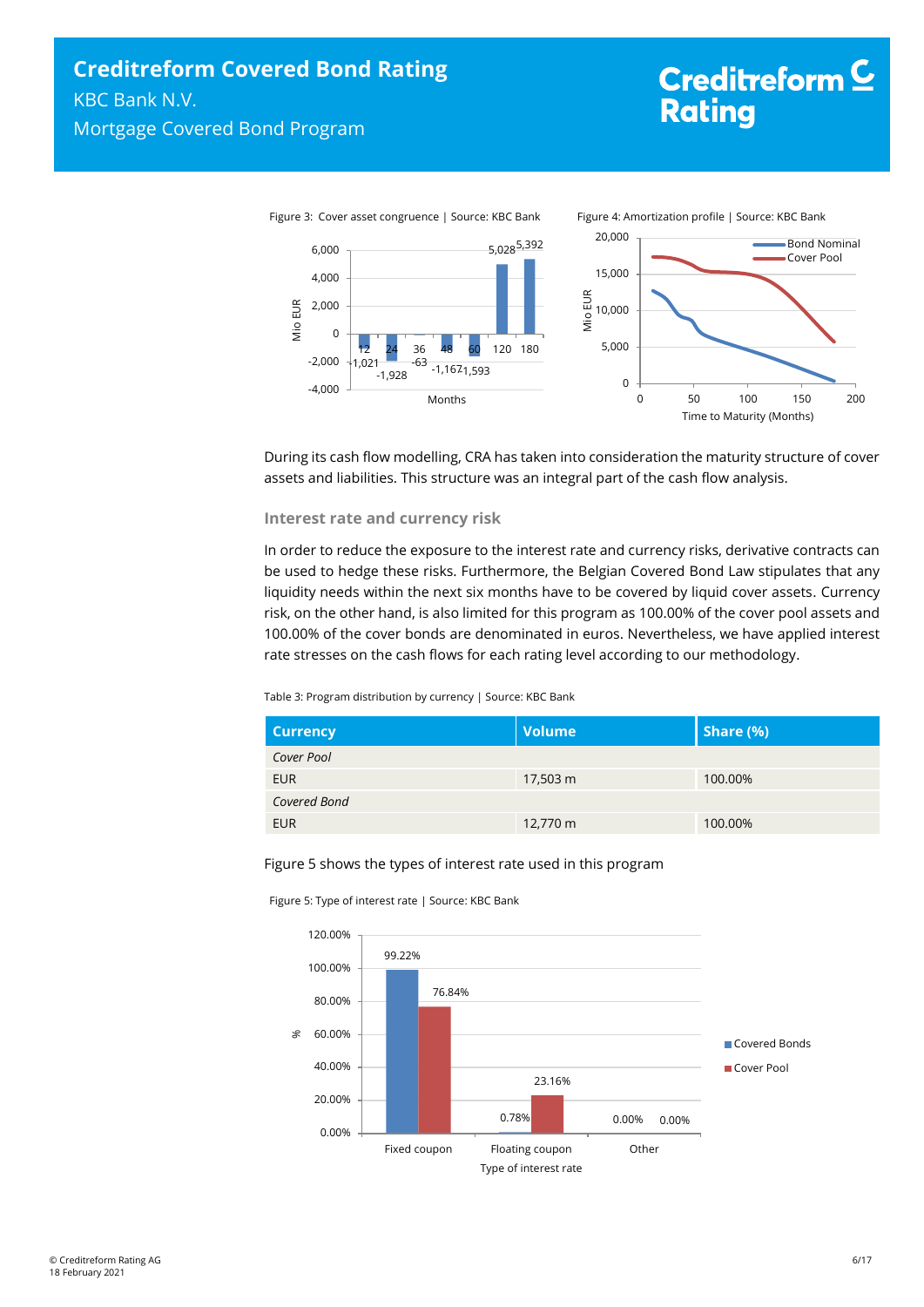# Creditreform<sup>C</sup> **Rating**

#### **Credit Risk**

The credit risk assessment for Mortgage Covered Bond have been determined in accordance with CRA rating methodology for Covered Bonds by means of historical data and particular parameters from the Covered Bonds.

Due to the high granularity of mortgage pools we have characterized these portfolios as big enough and with a homogeneous composition i.e. ("Large Homogeneous Portfolio", LHP). Furthermore, under that premise we have assumed that it is possible to derive a loss distribution. CRA has used the issuer's historical NPL ratios to derivate a conservative default rate proxy for the approximation through the LHP distribution. Additionally, for the assessment of public sector assets, due to insufficient information, CRA has assumed that such assets are in default i.e. approx. 0.23% of the cover pool value. Summarizing, it has been assumed for KBC Bank a combined expected default rate of 2.62% for the LHP. Furthermore, CRA has considered a 15,00% correlation to define the LHP distribution. [Table 44](#page-6-1) disclosed the expected default rate for each relevant rating level.

In order to derive recovery and loss-severity base case assumption, CRA has used historical data from mortgage price indexes. To determine loan-level recovery assumptions the resulting stressed recoveries assumptions were compared with the portfolio's existing loan-to-value ratios (LTVs).

Based on the default rates and taking into account the recovery assumptions, the following loss assumptions were determined for the current cover pool (se[e Table 4\)](#page-6-1)

| <b>Rating</b> | <b>Default Rate (%)</b> | <b>Recoveries (%)</b> | <b>Expected Loss (%)</b> |
|---------------|-------------------------|-----------------------|--------------------------|
| <b>AAA</b>    | 54.38%                  | 72.60%                | 14.90%                   |
| $AA+$         | 51.24%                  | 73.29%                | 13.69%                   |
| AA            | 46.11%                  | 75.42%                | 11.33%                   |
| $AA-$         | 41.59%                  | 77.39%                | 9.40%                    |
| $A+$          | 39.73%                  | 78.23%                | 8.65%                    |
| A             | 39.69%                  | 78.25%                | 8.63%                    |
| A-            | 38.44%                  | 78.84%                | 8.13%                    |

<span id="page-6-1"></span>Table 4: Cover Pool Base case assumptions | Source: CRA

## <span id="page-6-0"></span>**Cash-Flow Analysis**

#### **Model Assumptions**

Based on public information and using the base case loss assumptions, we implement a scenario-based cash flow model. This model aims to test the ability of the structure to service all covered bonds according to their payment profile in diverse stress scenarios. The CRA cash flow analysis assumes that the Issuer has defaulted, i.e. all obligations will be met using cash flows from the cover pool assets only. We also assume that no additional assets will be added to the cover pool during the wind-down phase.

This program issues covered bonds with soft bullet maturity structure, i.e. a 12 months maturity extension upon the final legal maturity. This characteristic of the covered bonds has been taken into account during our cash-flow analysis.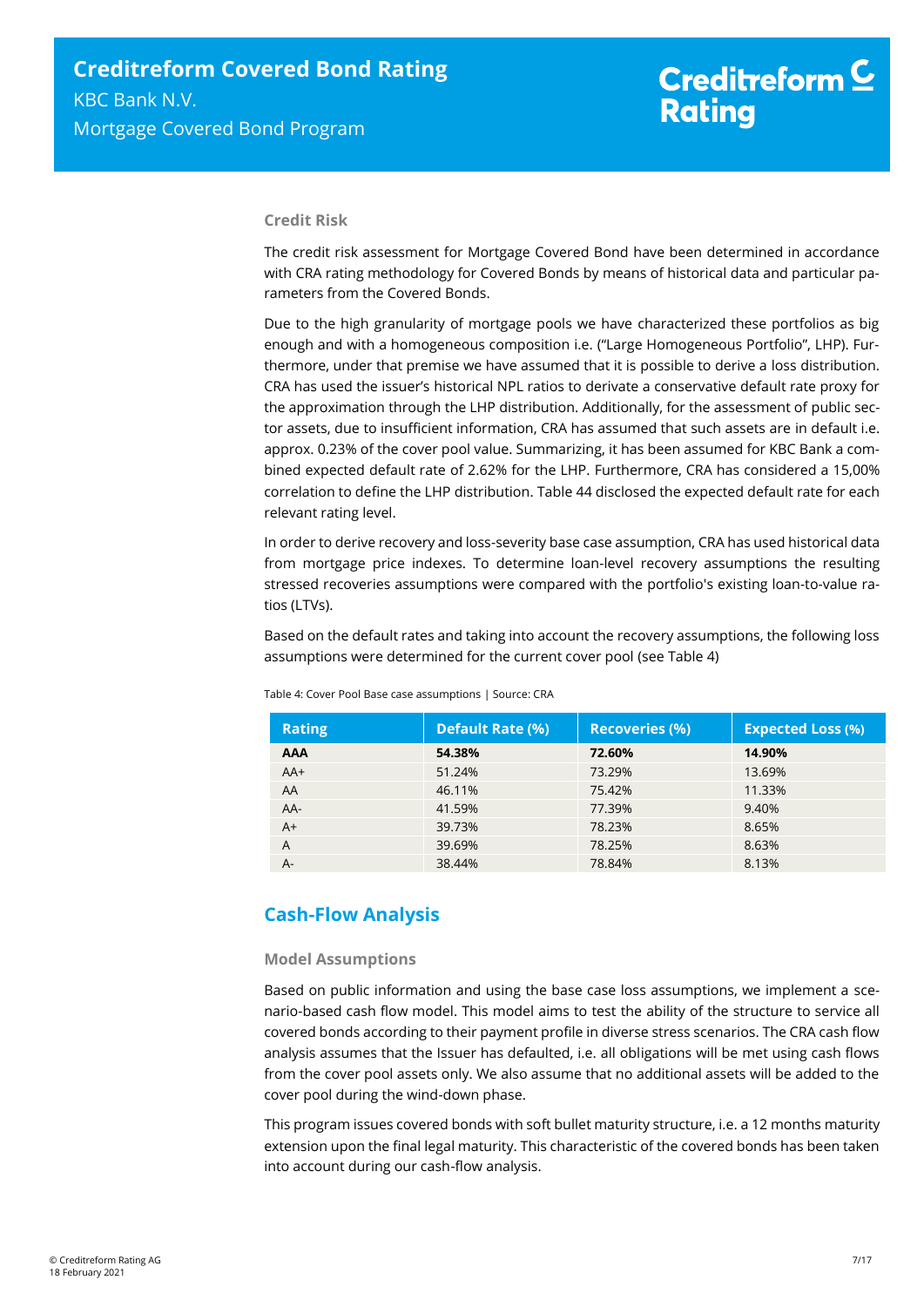The cash-flow analysis considers, among other factors, asset value haircuts ("asset-sale discount"), and the possible positive yield spread between covered assets and covered bonds ("yield spreads"). To derive the asset-sale discount, CRA assumes, based on secondary market data, a rating level haircut on the asset value. Furthermore, CRA, using available public information (i.e. issuer's annual accounts), has derived estimations for yield spreads (se[e table 5\)](#page-7-0):

<span id="page-7-0"></span>Table 5: Cash-Flow Model assumptions | Source: CRA

| <b>Rating level</b> | <b>Asset-Sale Discount</b> | <b>Yield Spread</b> |
|---------------------|----------------------------|---------------------|
| <b>AAA</b>          | 74.29%                     | 2.36%               |
| $AA+$               | 68.51%                     | 2.39%               |
| AA                  | 64.78%                     | 2.40%               |
| $AA-$               | 61.23%                     | 2.42%               |
| $A+$                | 58.51%                     | 2.43%               |
| $\overline{A}$      | 56.27%                     | 2.44%               |
| $A -$               | 53.34%                     | 2.45%               |

#### **Rating Scenarios**

In our cash flow model rating scenarios have been tested considering several central input parameters, such as:

- Portfolio composition (diversification, concentration, granularity)
- **Probability of default of cover assets**
- Correlations of cover assets and systematic risk factors
- Recoveries
- Maturity profile of covered bonds and cover assets (ALM)

Within an AAA rating scenario, the cash flow model showed that obligations can be paid fully and in a timely manner. Overall, the cash flow analysis revealed that the portfolio, given all used information as of 31.12.2020, may ensure the repayment of bonds' nominal capital notwithstanding the occurrence of the presented stressed scenarios.

#### **Overcollateralization Break-Even Analysis**

CRA also performed a break-even OC analysis taking into considerations the following drivers: ALM, Loss level, Interest rate spreads, foreign currency mismatches and Recoveries. Performing the break-even OC analysis, we took rating-level specific stressed outcomes into account. Based on these analyses, the maximum OC required for each relevant rating level during the whole period has been presented in [table 6.](#page-7-1)

<span id="page-7-1"></span>Table 6: Breakeven Analysis | Source: CRA

| <b>Rating Level</b> | <b>Break-Even OC</b> |
|---------------------|----------------------|
| AAA                 | 19.02%               |
| $AA+$               | 16.32%               |
| AA                  | 13.01%               |
| AA-                 | 10.25%               |
| $A^+$               | 8.85%                |
| $\overline{A}$      | 8.27%                |
| $A -$               | 7.07%                |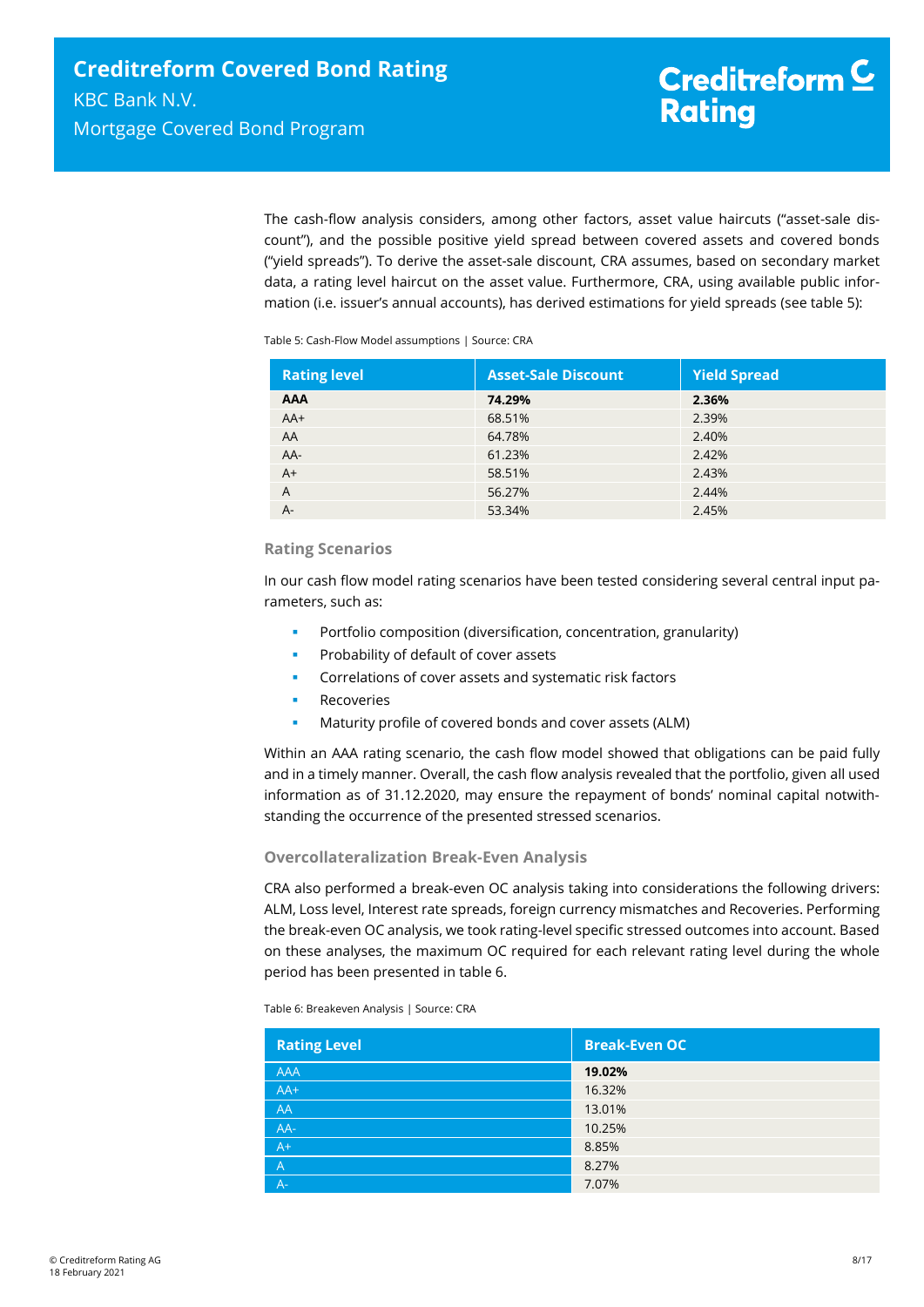# Creditreform<sup>C</sup> **Rating**

#### **Sensitivity Analysis**

CRA also evaluates the sensitivity of the structure and program with respect to important input parameters. In particular, the following factors have been varied:

- Credit quality of cover assets
- Recoveries

The following table presents the rating impact of a decline in recoveries and an increase in the credit risk of single debtors. Starting from the best-case, which is represented by our base case assumptions, the analysis reveals the sensitivity of the rating with respect to recovery rates and credit risk. The worst-case scenario, in which we reduce recoveries by 50% and increase credit risk by 50%, the impact can be seen by a reduction in the implied rating by 8 notches upto BBB (se[e Table 7\)](#page-8-1):

<span id="page-8-1"></span>Table 7: Covered Bond Program Sensitivity: Credit Quality und Recovery Rates | Source: CRA

| Recovery<br><b>Defaults</b> | <b>Base Case</b> | $-25%$ | $-50%$     |
|-----------------------------|------------------|--------|------------|
| <b>Base Case</b>            | <b>AAA</b>       | AAA    | AA         |
| $+25%$                      | AAA              | $AA+$  | A+         |
| $+50%$                      | AAA              | AA     | <b>BBB</b> |

In general, based on the presented cash flow analysis results, the rating of the cover pool within our covered bond program rating has been set at AAA. This ensures a possible uplift of three (+3) notches, however, the secondary rating uplift has been set at zero (0) notch as the maximum attainable rating for this program has already been achieved.

However, it is worth mentioning that, the ongoing Covid-19 crisis could have a potential impact on the cover pool. It remains to be seen how serious the effects of the lockdown, among other things, will be. Should there be any changes to the cover pool and the issuer rating in the future, we will include them during our monitoring process.

## <span id="page-8-0"></span>**Counterparty Risk**

#### **Derivatives**

No derivatives in use at present.

#### **Commingling**

In the event of issuer's bankruptcy, in order to avoid commingling of funds, the Belgian covered bond law stipulates that the cover assets should be isolated from the general bankruptcy estate (insolvency-free assets) and a special cover pool administrator will be appointed to manage the cover pool. Under that mandate the cover pool administrator will have first priority on the upcoming cash flows from the cover pool assets, which in turn should be used to cover interest and principal payments of the covered bond holders in event of the Issuer's insolvency.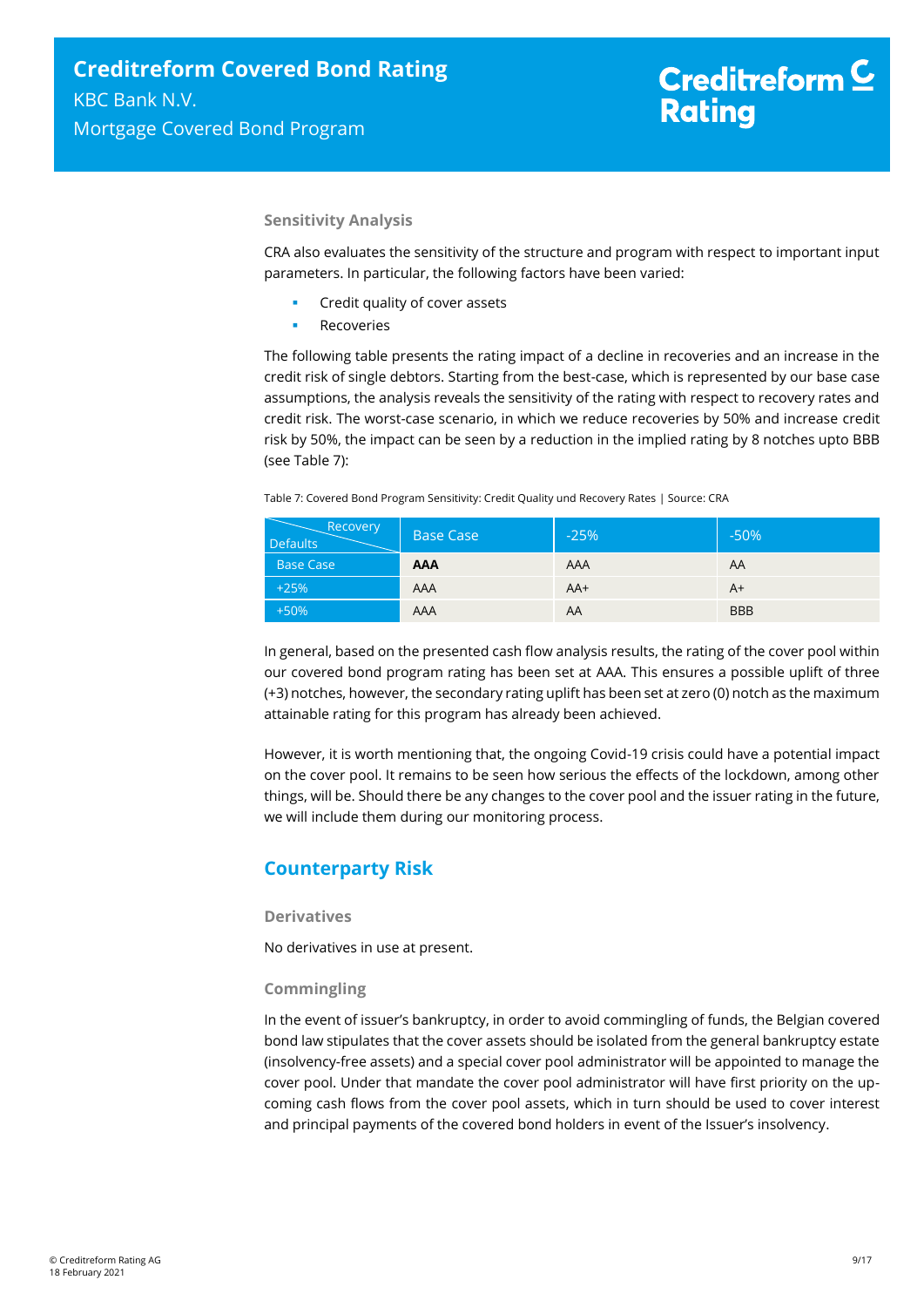## <span id="page-9-0"></span>**Appendix**

### **Rating History**

| <b>Event</b>          | <b>Rating Date</b> | <b>Publication Date</b> | <b>Result</b>       |
|-----------------------|--------------------|-------------------------|---------------------|
| <b>Initial Rating</b> | 20.02.2019         | 28.02.2019              | AAA/ Stable         |
| <b>Rating Update</b>  | 21.02.2020         | 26.02.2020              | AAA/ Stable         |
| Monitoring            | 24.03.2020         | 28.03.2020              | AAA/ Watch negative |
| <b>Rating Update</b>  | 18.02.2021         | 24.02.2021              | AAA/ Stable         |

#### **Details Cover Pool**

Table 8: Characteristics of Cover Pool | Source: KBC Bank

| <b>Characteristics</b>                       | <b>Value</b>  |
|----------------------------------------------|---------------|
| Cover Pool Volume                            | EUR 17,503 m. |
| <b>Covered Bonds Outstanding</b>             | EUR 12,770 m. |
| <b>Substitute Assets</b>                     | EUR 45 m.     |
| <b>Share Derivatives</b>                     | 0.00%         |
| Share Other                                  | 100.00%       |
| Substitute Assets breakdown by asset type    |               |
| Cash                                         | 53.17%        |
| Guaranteed by Supranational/Sovereign agency | 46.83%        |
| Central bank                                 | 0.00%         |
| Credit institutions                          | 0.00%         |
| Other                                        | 0.00%         |
| Substitute Assets breakdown by country       |               |
| Issuer country                               | 53.17%        |
| Eurozone                                     | 46.83%        |
| Rest European Union                          | 0.00%         |
| European Economic Area                       | 0.00%         |
| Switzerland                                  | 0.00%         |
| Australia                                    | 0.00%         |
| <b>Brazil</b>                                | 0.00%         |
| Canada                                       | 0.00%         |
| Japan                                        | 0.00%         |
| Korea                                        | 0.00%         |
| New Zealand                                  | 0.00%         |
| Singapore                                    | 0.00%         |
| US                                           | 0.00%         |
| Other                                        | 0.00%         |
| Cover Pool Composition                       |               |
| Mortgages                                    | 99.51%        |
| <b>Total Substitute Assets</b>               | 0.26%         |
| Other / Derivatives                          | 0.00%         |
| Number of Debtors                            | <b>NR</b>     |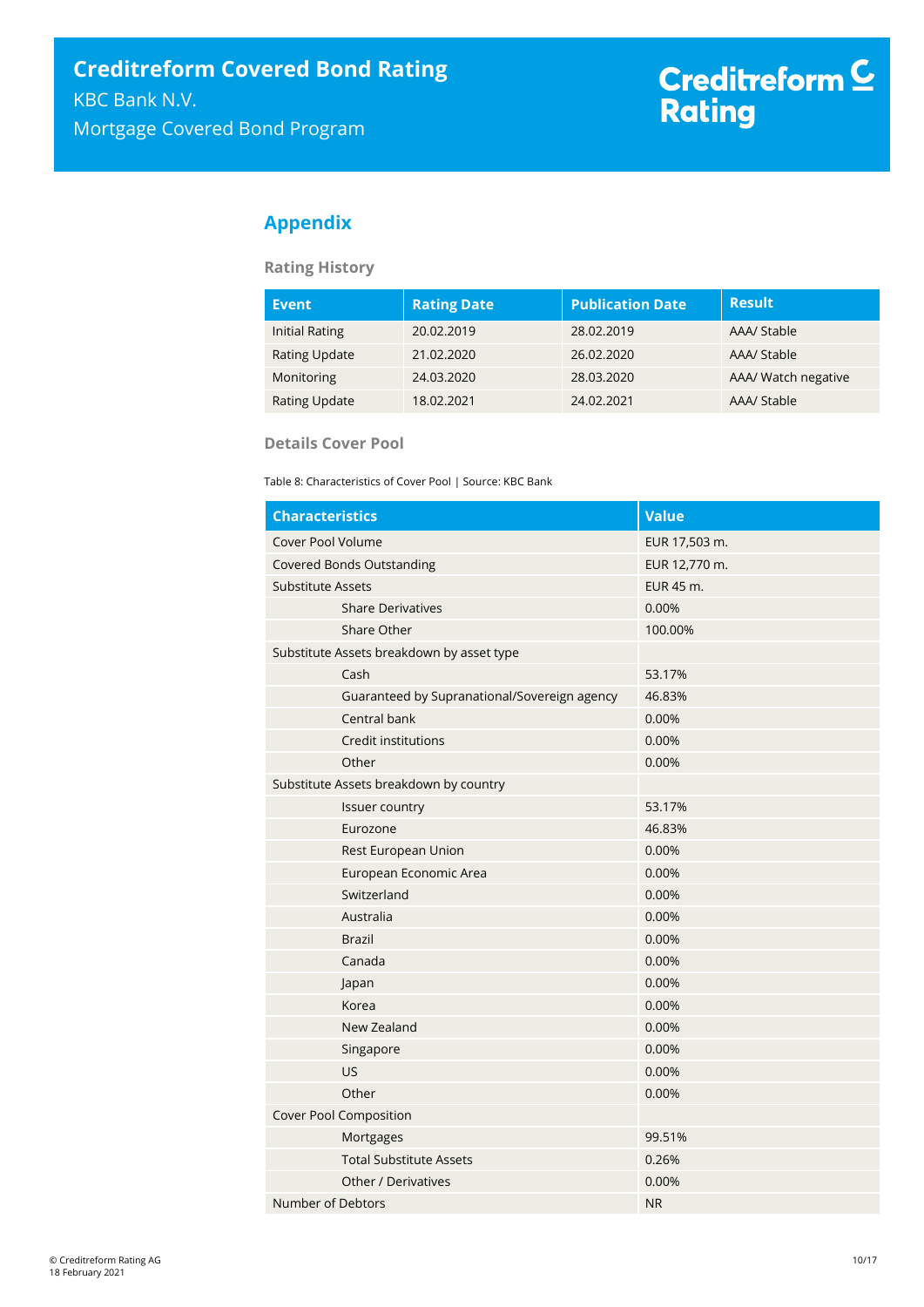| Distribution by property use      |               |
|-----------------------------------|---------------|
| Residential                       | 0.00%         |
| Commercial                        | 0.00%         |
| Other                             | 0.00%         |
| Distribution by Residential type  |               |
| Occupied (main home)              | 73.83%        |
| Second home                       | 0.00%         |
| Non-owner occupied                | 4.51%         |
| Agricultural                      | 0.00%         |
| Multi family                      | 0.00%         |
| Other                             | 21.65%        |
| Distribution by Commercial type   |               |
| Retail                            | <b>NR</b>     |
| Office                            | <b>NR</b>     |
| Hotel                             | <b>NR</b>     |
| Shopping center                   | <b>NR</b>     |
| Industry                          | <b>NR</b>     |
| Land                              | <b>NR</b>     |
| Other                             | 100.00%       |
| Average asset value (Residential) | EUR 121,27 k. |
| Average asset value (Commercial)  | <b>NR</b>     |
| Share Non-Performing Loans        | 0.06%         |
| Share of 10 biggest debtors       | 0.00%         |
| WA Maturity (months)              | 188           |
| WAL (months)                      | 0.00          |
| Distribution by Country (%)       |               |
| Belgium                           | 100.00        |
| Distribution by Region (%)        |               |
| Unknown                           | 0.09          |
| <b>Brussels-Capital Region</b>    | 5.93          |
| <b>Walloon Brabant</b>            | 0.85          |
| Flemish Brabant                   | 17.64         |
| Antwerp                           | 27.62         |
| Limburg                           | 12.5          |
| Liège                             | 1.76          |
| Namur                             | 0.13          |
| Hainaut                           | 0.61          |
| Luxembourg                        | 0.13          |
| <b>West Flanders</b>              | 14.46         |
| <b>East Flanders</b>              | 18.28         |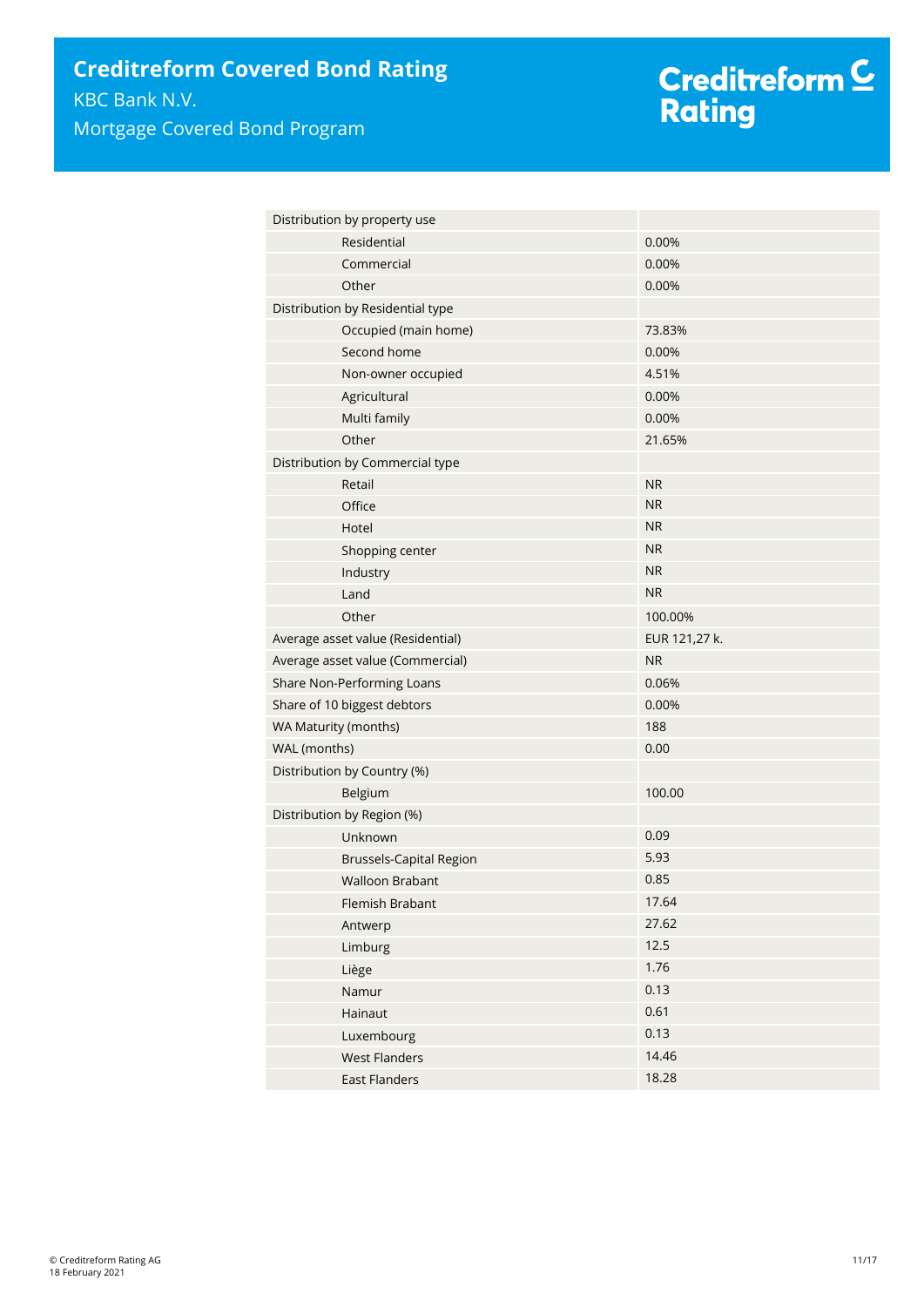Table 9: Participant counterparties | Source: KBC Bank

| <b>Role</b>         | <b>Name</b>     | <b>Legal Entity Identifier</b> |
|---------------------|-----------------|--------------------------------|
| <b>Issuer</b>       | KBC Bank        | 6B2PBRV1FCIDMR45RZ53           |
| Servicer            | <b>KBC Bank</b> | 6B2PBRV1FCIDMR45RZ53           |
| <b>Account Bank</b> | <b>KBC Bank</b> | 6B2PBRV1FC DMR45RZ53           |

Figure 6: Arrears Distribution | Source: KBC Bank



Figure 7: Program currency mismatches | Source: KBC Bank

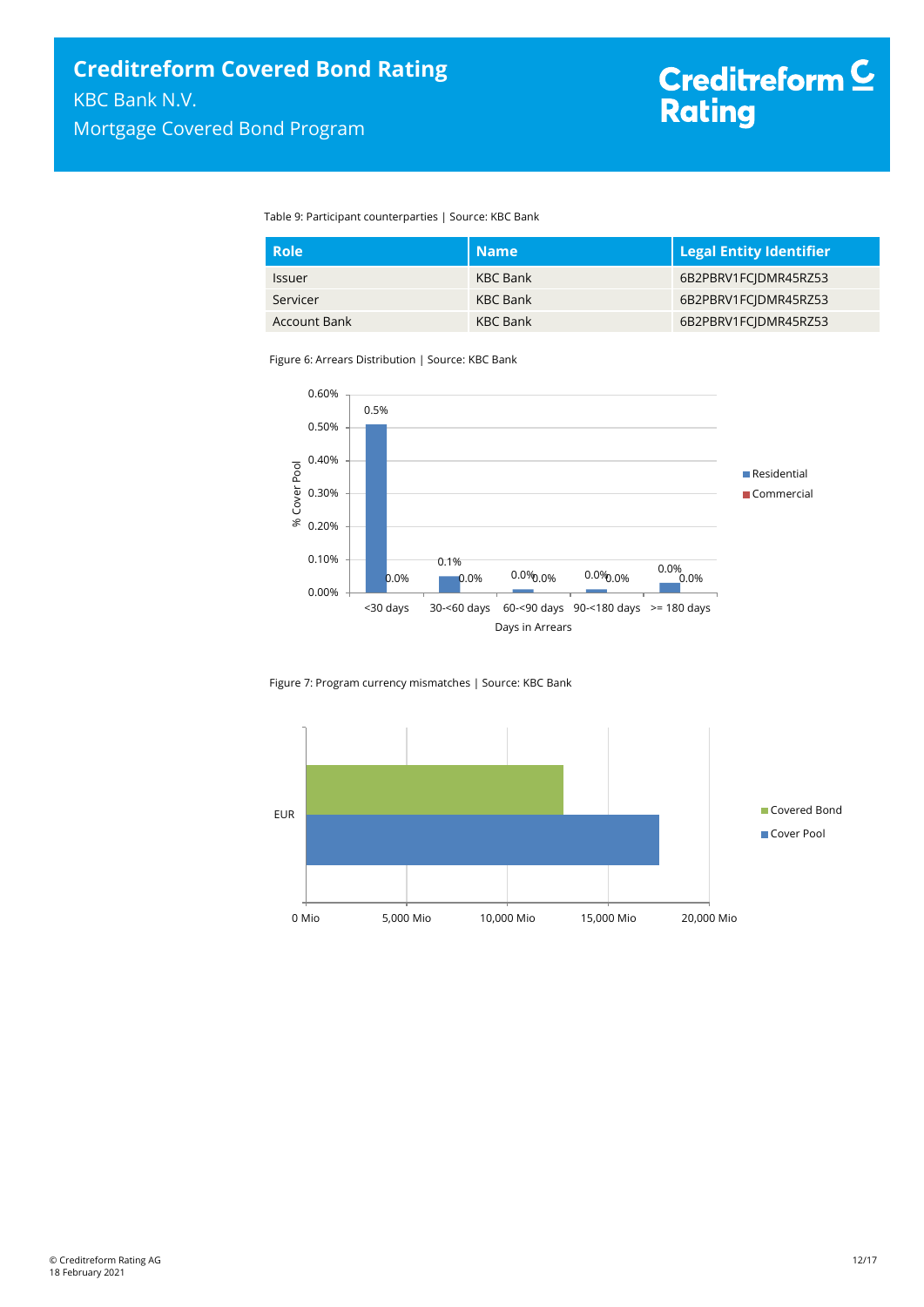Figure 8: Unindexed LTV breakdown - residential pool | Source: KBC Bank

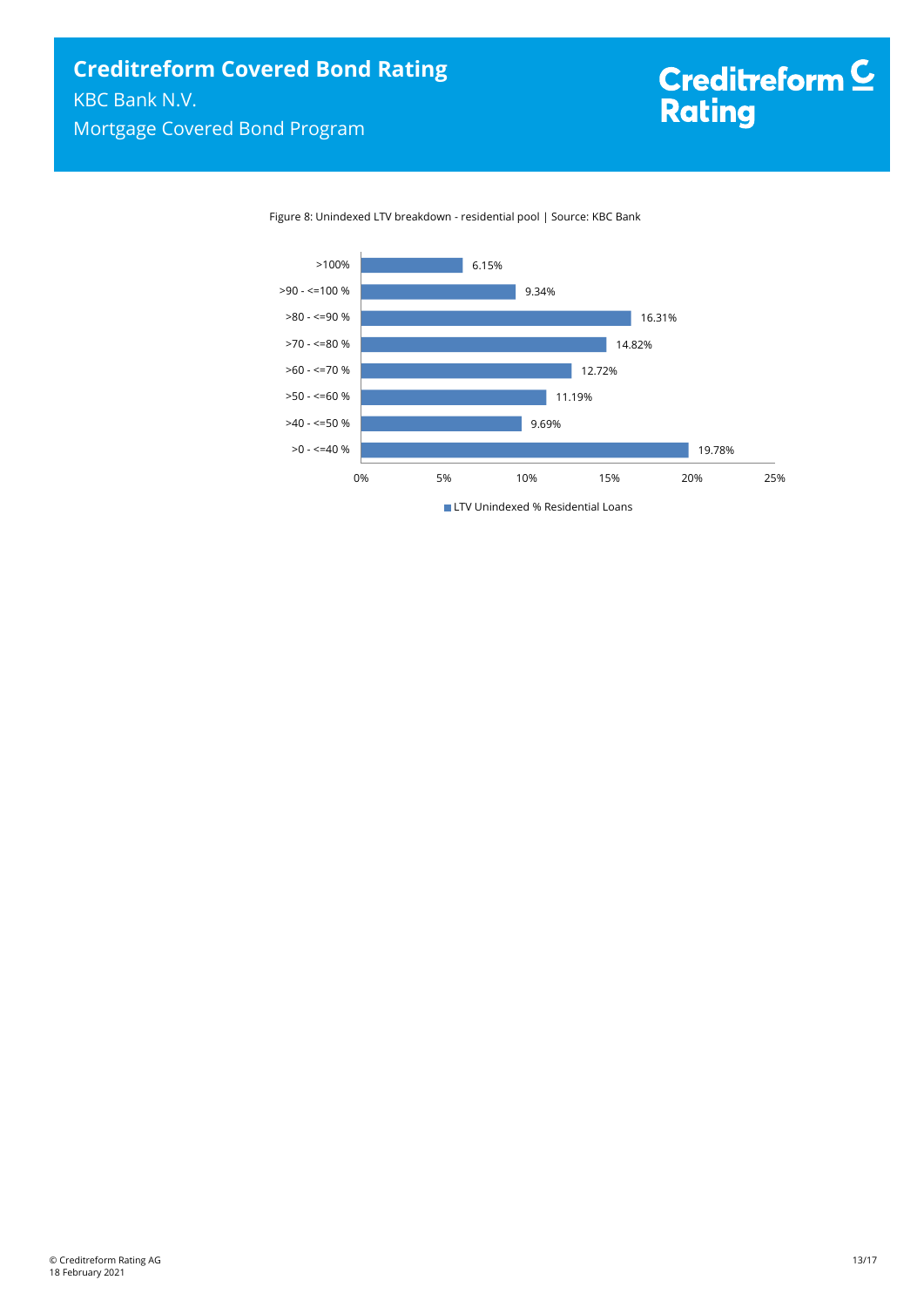#### **Key Source of Information**

#### **Documents (Date: 31.12.2020)**

#### Issuer

- Audited consolidated annual reports of KBC Group Bank (Group) 2016-2019
- Final Rating report as of 25.11.2020
- Miscellaneous Investor Relations Information and Press releases
- Peergroup-Data and other data from CRA eValueRate databank

Covered Bond and Cover Pool

- HTT Reporting from KBC Bank as of 31.12.2020
- Base prospectus of KBC Bank Residential Mortgage Covered Bond Program dated 27.10.2020
- Market data Mortgage Covered Bond Program

#### **Regulatory and Legal Disclosures**

Creditreform Rating AG was neither commissioned by the rating object nor by any other third parties for the rating. The analysis took place on a voluntary basis by Creditreform Rating AG and is to be described in the regulatory sense as an unsolicited rating. The rating was conducted on the basis of Creditreform Rating's ["Covered Bond Ratings" methodology \(v1.0, July 2017\)](https://creditreform-rating.de/en/about-us/regulatory-requirements.html?file=files/content/downloads/Externes%20Rating/Regulatorische%20Anforderungen/EN/Ratingmethodiken%20EN/Rating%20Methodology%20Covered%20Bonds.pdf) and ["Technical Documentation Portfolio Loss Distributions" \(v.1.0, July 2018\)](https://creditreform-rating.de/en/about-us/regulatory-requirements.html?file=files/content/downloads/Externes%20Rating/Regulatorische%20Anforderungen/EN/Ratingmethodiken%20EN/Technical%20Documentation%20Portfolio%20Loss%20Distributions.pdf) in conjunction with Creditreform `s basic document ["Rating Criteria and Definitions" \(v1.3, January 2018\).](https://creditreform-rating.de/en/about-us/regulatory-requirements.html?file=files/content/downloads/Externes%20Rating/Regulatorische%20Anforderungen/EN/Ratingmethodiken%20EN/CRAG%20Rating%20Criteria%20and%20Definitions.pdf) On the subject of ESG (environment, social and governance), Creditreform Rating AG has published the basic document ["The Impact of ESG Factors on Credit Ratings" \(March 202](https://creditreform-rating.de/en/about-us/regulatory-requirements.html?file=files/content/downloads/Externes%20Rating/Regulatorische%20Anforderungen/EN/Ratingmethodiken%20EN/The%20Impact%20of%20ESG%20Factors%20on%20Credit%20Ratings.pdf)0).

| <b>Unsolicited Credit Rating</b>                       |           |
|--------------------------------------------------------|-----------|
| With Rated Entity or Related Third Party Participation | NO.       |
| With Access to Internal Documents                      | <b>NO</b> |
| With Access to Management                              | <b>NO</b> |

The rating is based on publicly available information and internal evaluation methods for the rated bank and program. The issuer's quantitative analysis is based mainly on the latest annual accounts, interim reports, other information of the bank pertaining to investor relations, and key figures calculated by CRA/ eValueRate subject to a peer group analysis of 39 competing institutes. The cover pool's quantitative analysis for the rated Covered Bond Program was based on the "Harmonised Transparency Template" (HTT) published by the KBC Bank.

A complete description of Creditreform Rating´s rating methodologies and Creditreform`s basic document "Rating Criteria and Definitions" is published on the following internet page:

#### [www.creditreform-rating.de/](http://www.creditreform-rating.de/)en/regulatory-requirements/

This rating was carried out by analysts AFM Kamruzzaman (Analyst) and Qinghang Lin (Analyst) both based in Neuss/Germany. On 18.02.2021, the rating was presented to the rating committee by the analysts and adopted in a resolution. The function of Person Approving Credit Ratings (PAC) was performed by Artur Kapica (Senior Analyst).

On 18.02.2021, the rating result was communicated to KBC Bank, and the preliminary rating report was made available. The Issuer and all relevant parties examined the rating report prior to publication and were given at least one full working day to appeal the rating committee decision and provide additional information. The rating decision was not amended following this examination.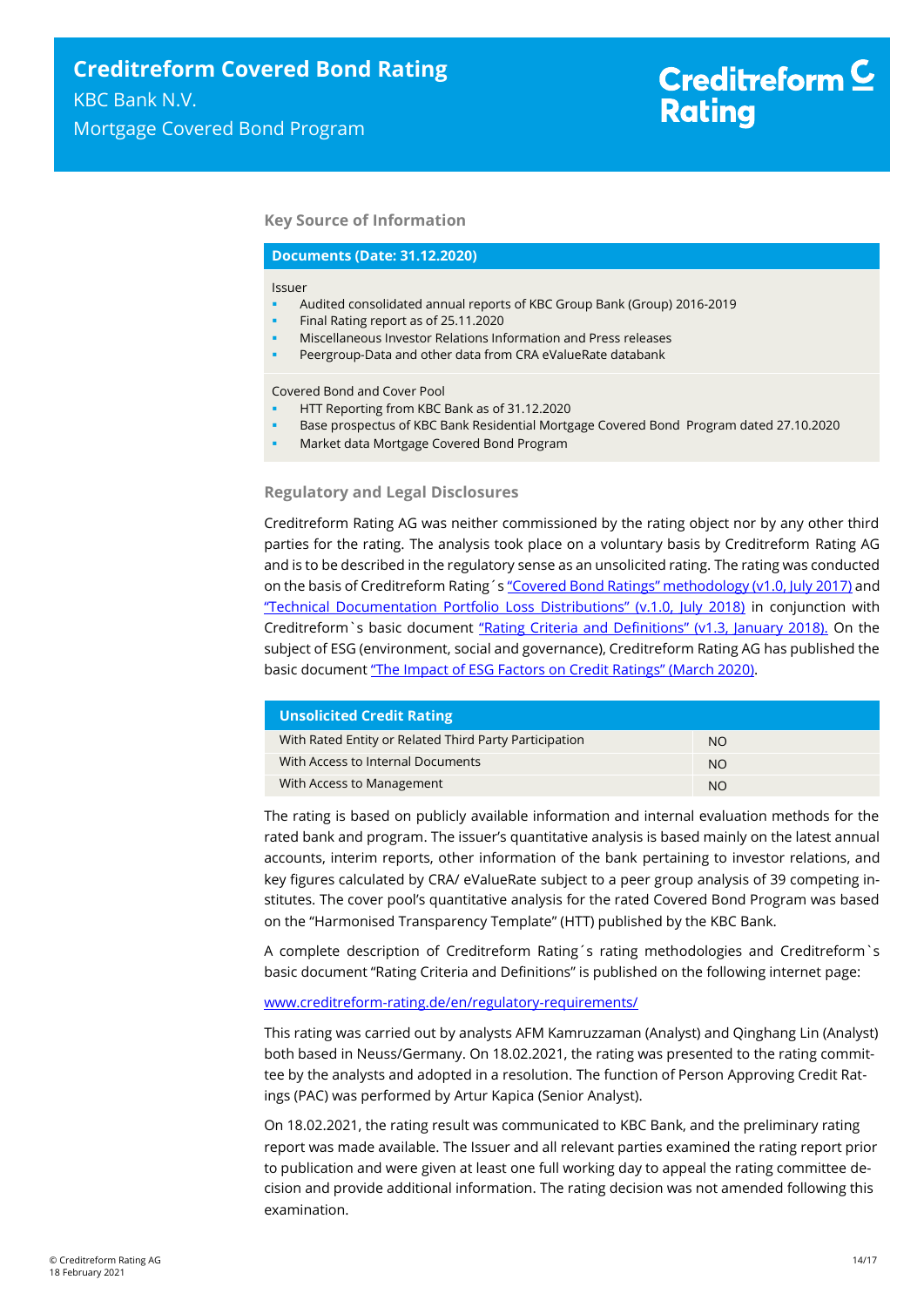The rating is subject to one-year monitoring from the creation date (see cover sheet). Within this period, the rating can be updated. After one year at the latest, a follow-up is required to maintain the validity of the rating.

In 2011 Creditreform Rating AG was registered within the European Union according to EU Regulation 1060/2009 (CRA-Regulation). Based on the registration Creditreform Rating AG (CRA) is permitted to issue credit ratings within the EU and is bound to comply with the provisions of the CRA-Regulation.

#### **Endorsement**

Creditreform Rating did not endorse the rating according Article 4 (3), CRA-Regulation.

#### **Conflict of Interests**

No conflicts of interest were identified during the rating process that might influence the analyses and judgements of the rating analysts involved or any other natural person whose services are placed at the disposal or under the control of Creditreform Rating AG and who are directly involved in credit rating activities or approving credit ratings and rating outlooks.

In the event of provision of ancillary services to the rated entity, CRA will disclose all ancillary services in the credit rating report.

#### **Rules on the Presentation of Credit Ratings and Rating Outlooks**

The approval of credit ratings and rating outlooks follows our internal policies and procedures. In line with our policy "Rating Committee," all credit ratings and rating outlooks are approved by a rating committee based on the principle of unanimity.

To prepare this credit rating, CRA has used following substantially material sources:

- 1. Transaction structure and participants
- 2. Transaction documents
- 3. Issuing documents
- 4. Other rating relevant documentation

There are no other attributes and limitations of the credit rating or rating outlook other than displayed on the CRA website. Furthermore, CRA considers satisfactory the quality and extent of information available on the rated entity. In regard to the rated entity, Creditreform Rating AG regarded available historical data as sufficient.

Between the disclosure of the credit rating to the rated entity and the public disclosure no amendments were made to the credit rating.

The rating report and/or Press release indicate the principal methodology or version of methodology that was used in determining the rating, with a reference to its comprehensive description.

In cases where the credit rating is based on more than one methodology, or where reference only to the principal methodology might cause investors to overlook other important aspects of the credit rating, including any significant adjustments and deviations, Creditreform Rating AG explains this fact in the credit rating and indicates how the different methodologies and other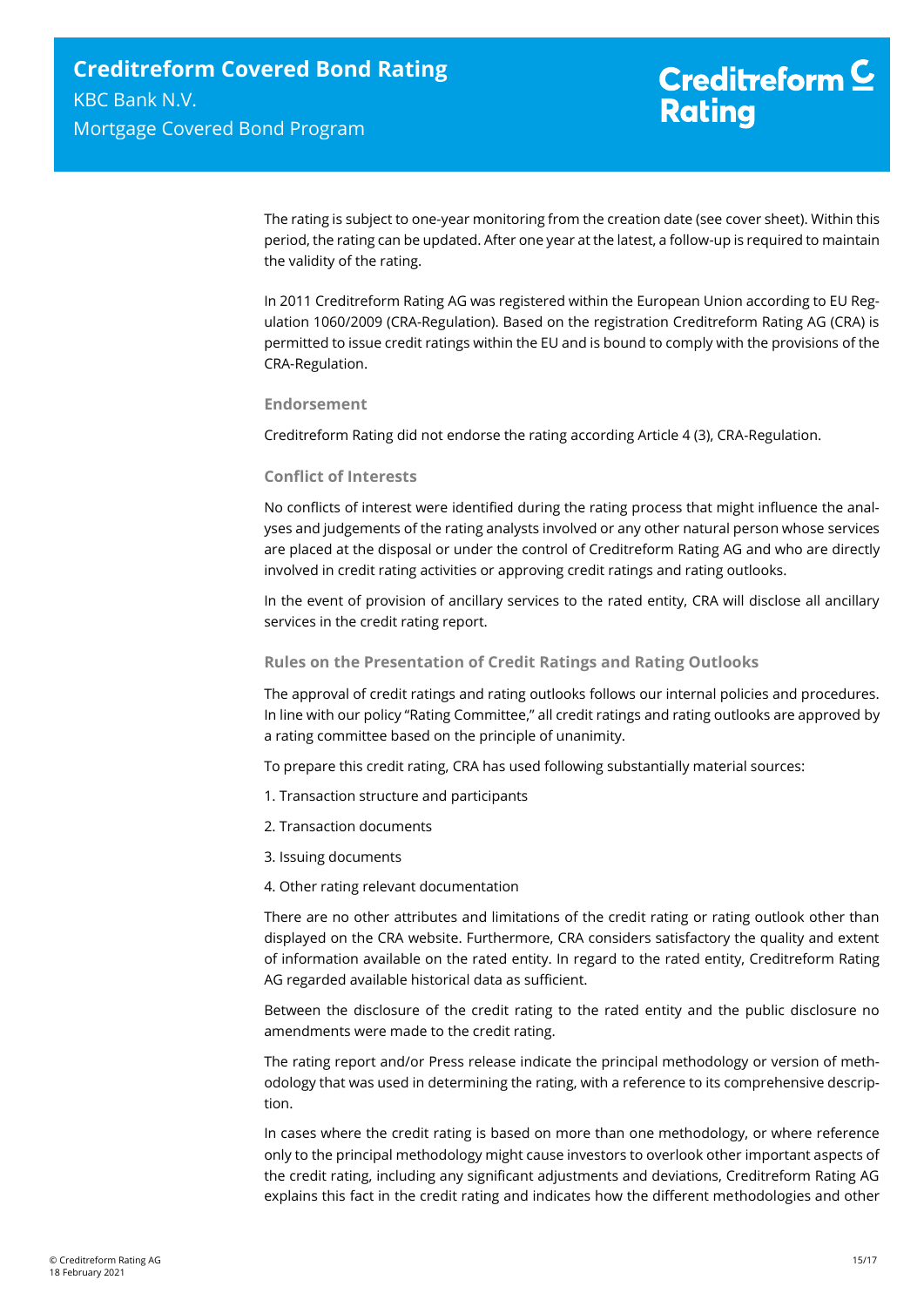aspects are taken into account in the credit rating. This information is integrated in the credit rating report.

The meaning of each rating category, the definition of default or recovery, and any appropriate risk warning, including a sensitivity analysis of the relevant key rating assumptions, such as mathematical or correlation assumptions, accompanied by worst-case scenario credit ratings as well as best-case scenario credit ratings, are explained.

The date at which the credit rating was released for distribution for the first time and when it was last updated including any rating outlooks, is indicated clearly and prominently in the rating report and/or Press Release as a "Rating action"; first release is indicated as "initial rating", other updates are indicated as an "update", "upgrade or downgrade", "not rated", "confirmed", "selective default" or "default".

In the case of a rating outlook, the time horizon is provided during which a change in the credit rating is expected. This information is available within the rating report and/or Press Release.

In accordance to Article 11 (2) EU-Regulation (EC) No 1060/2009 registered or certified credit rating agency shall make available in a central repository established by ESMA information on its historical performance data, including the ratings transition frequency, and information about credit ratings issued in the past and on their changes. Requested data are available at the ESMA website: [https://cerep.esma.europa.eu/cerep-web/statistics/defaults.xhtml.](https://cerep.esma.europa.eu/cerep-web/statistics/defaults.xhtml)

An explanatory statement of the meaning of Creditreform`s default rates are available in the credit rating methodologies disclosed on the website.

#### **Disclaimer**

Any rating performed by Creditreform Rating AG is subject to the Creditreform Rating AG Code of Conduct which has been published on the web pages of Creditreform Rating AG. In this Code of Conduct, Creditreform Rating AG commits itself – systematically and with due diligence – to establish its independent and objective opinion as to the sustainability, risks and opportunities concerning the enterprise or the issue under review.

Future events are uncertain, and forecasts are necessarily based on assessments and assumptions. This rating is therefore no statement of fact, but an opinion. For this reason, Creditreform Rating AG cannot be held liable for the consequences of decisions made on the basis of any of their ratings. Neither should these ratings be construed as recommendations for investors, buyers or sellers. They should only be used by market participants (entrepreneurs, bankers, investors etc.) as one factor among others when arriving at corporate or investment decisions. Ratings are not meant to be used as substitutes for one's own research, inquiries and assessments.

We have assumed that the documents and information made available to us by the client are complete and accurate and that the copies provided to us represent the full and unchanged contents of the original documents. Creditreform Rating AG assumes no responsibility for the true and fair representation of the original information.

This report is protected by copyright. Any commercial use is prohibited without prior written permission from Creditreform Rating AG. Only the full report may be published in order to prevent distortion of the report's overall assessment. Excerpts may only be used with the express consent of Creditreform Rating AG. Publication of the report without the consent of Creditreform Rating AG is prohibited. Only ratings published on the Creditreform Rating AG web pages remain valid.